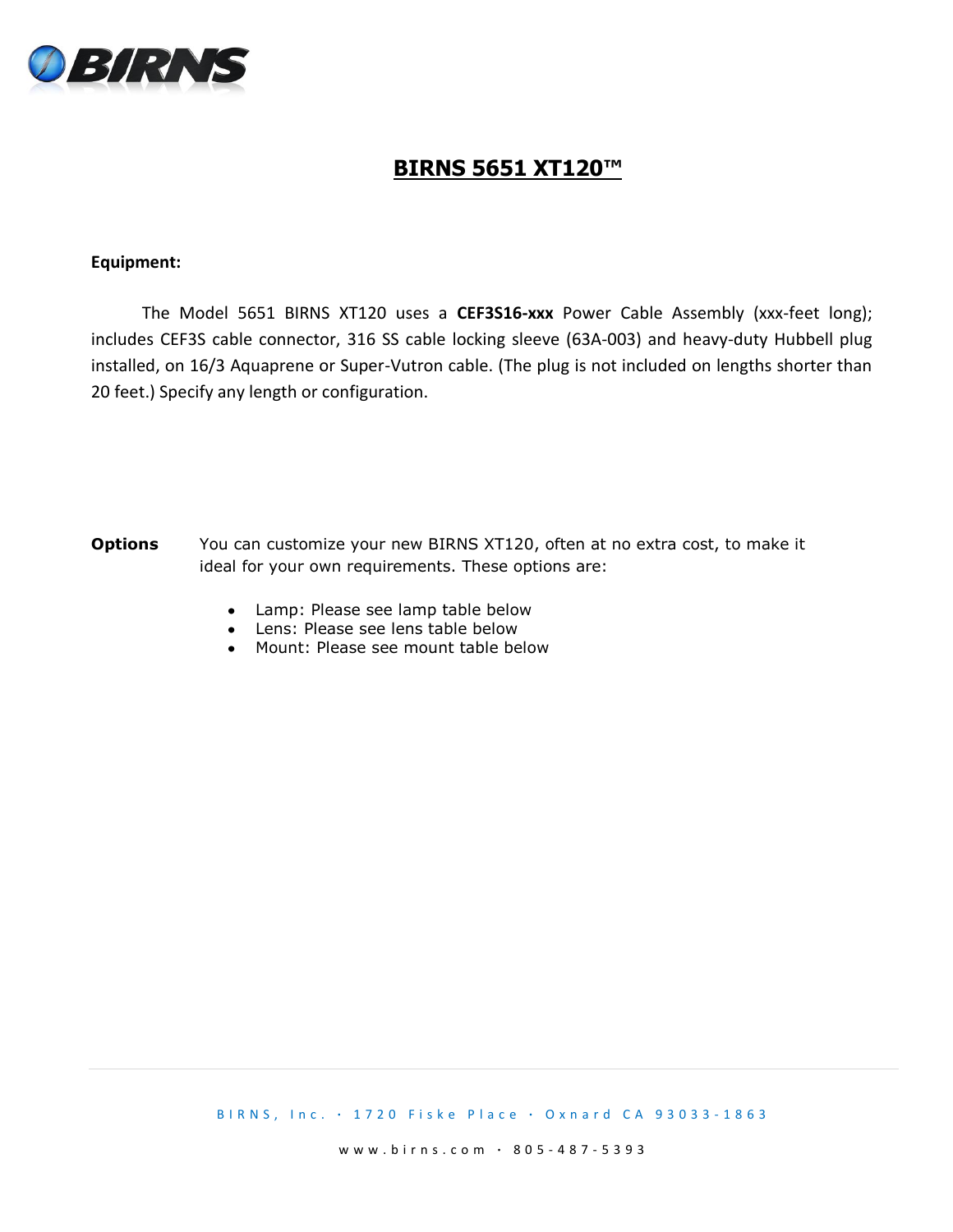

**Lamp Options** 1. Unless specified otherwise, the default "standard" installed in the BIRNS XT120 is 32B-004.

| Lamp Part No. | <b>Volts</b> | Watts | Color $(K)$ | Output<br>(Lumens) | <b>Rated Life (Hours)</b> |
|---------------|--------------|-------|-------------|--------------------|---------------------------|
| 32B-002       | 120          | 100   | 2,850       | 1,800              | 750                       |
| 32B-003       | 120          | 150   | 2,900       | 2,800              | 2,000                     |
| 32B-004       | 120          | 250   | 3,000       | 5,000              | 2,000                     |
| 32B-016       | 240          | 100   | 2,700       | 1,200              | 1,300                     |
| 32B-015       | 240          | 150   | 2,800       | 2,300              | 1,300                     |
| 32B-017       | 240          | 250   | 2,900       | 4,200              | 2,000                     |

2. All BIRNS XT120 lamps operate well on AC or DC.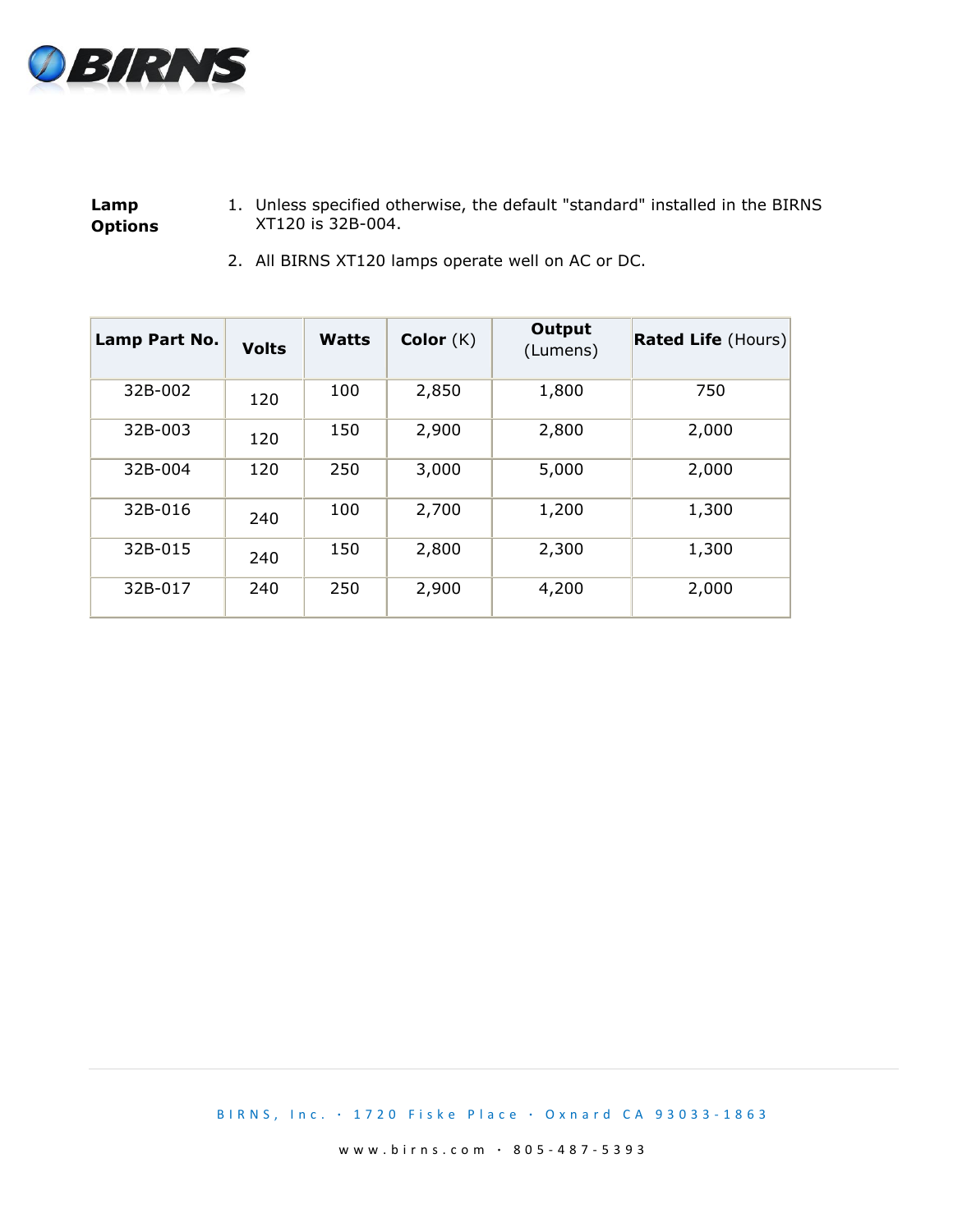

## **Lens Options** Changing the lens is very quick and simple, so it's easy to keep various lenses on hand for different jobs.

| Lens                | Part No. | <b>Benefit</b>                                            | <b>Application</b>                                                              |
|---------------------|----------|-----------------------------------------------------------|---------------------------------------------------------------------------------|
| Clear               | 35A-007  | Greatest light output                                     | <b>General illumination</b>                                                     |
| Clear, Deep         | 35A-008  | Greatest light output                                     | General illumination, deep-<br>submergence                                      |
| Frosted             | 35A-009  | Diffuses light beam                                       | Excellent for video or film                                                     |
| Frosted, Deep       | 35A-010  | Diffuses light beam                                       | Video or film, deep-submergence                                                 |
| Blue                | 35A-011  | Matches color<br>temperature of<br>daylight (5000 K)      | Reduces backscatter in murky<br>water; good for color filming                   |
| <b>Blue-Frosted</b> | 35A-012  | Diffuses light output<br>and increases color to<br>5000 K | Excellent for color filming, or for<br>filming or videotaping in murky<br>water |